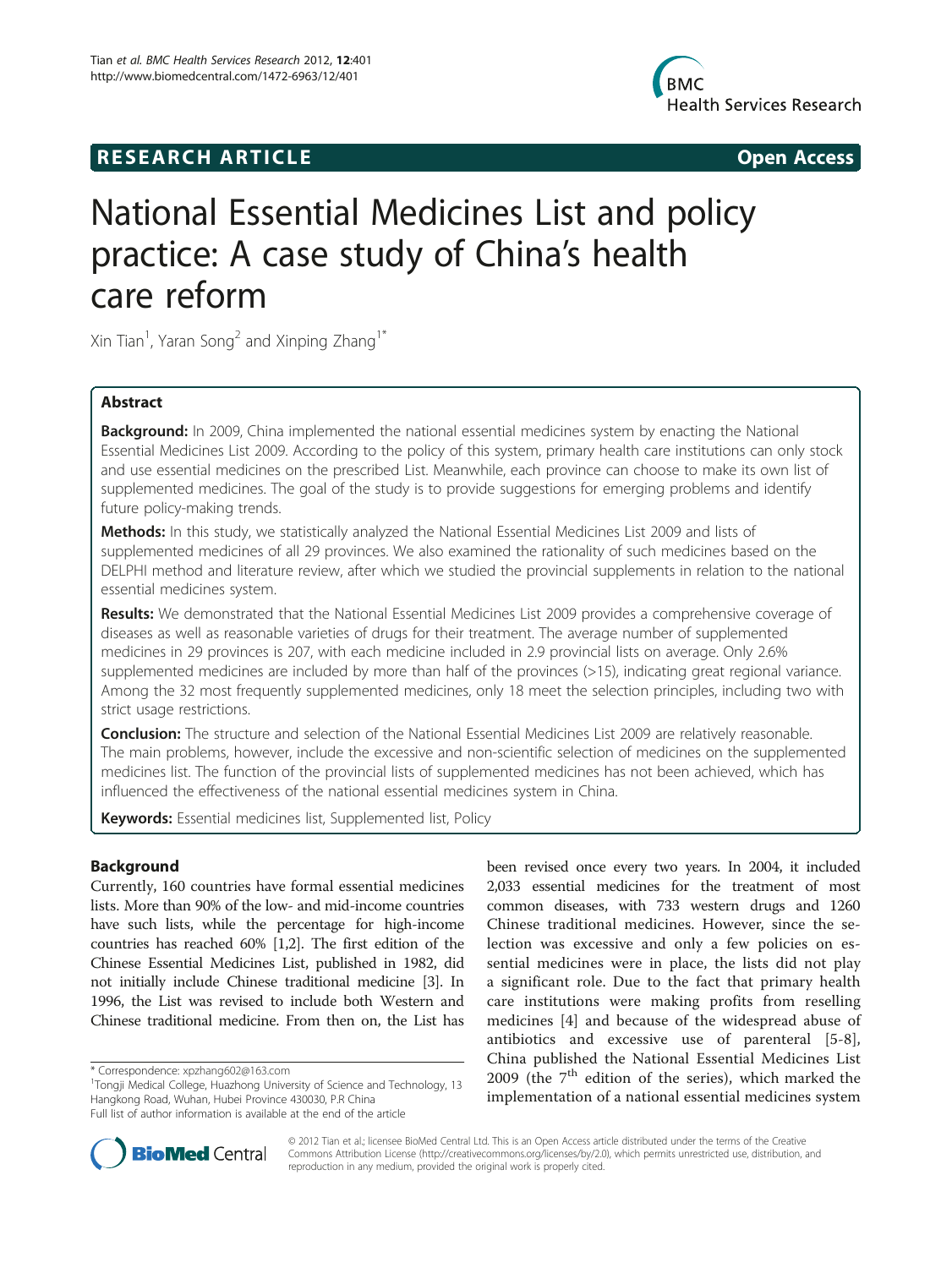in the country. In China, the essential medicines system aims to (1) improve medicine availability, affordability and safety [[9-11\]](#page-7-0), and (2) cut the profit link between health institutions, doctors, and medicine (Table 1).

The essential medicines list is one of the core contents of the essential medicines system. The system requires that all government-run primary health care institutions be equipped with essential medicines merely, including those found on the National Essential Medicines List 2009 and on the respective lists of each province. This requirement restricts the medication made available in primary health care institutions, thus promote the rational use of medicines and reducing the opportunities for doctors to intentionally prescribe high-profit medicines. Such requirements, therefore, highlight the importance of scientifically selecting essential medicines because selection directly affects the treatment results.

This study mainly focuses on two key areas of the national medicine policy, namely, list making and policy implementation. Based on the National Essential Medicines List 2009 and the respective lists of supplemented medicines in the provinces, this study analyzes the listmaking process and the policy optimization. In addition, we provide suggestions on how to better implement the essential medicines system in China and improve the use of such essential medicines. This study also provides references on policies and approaches for other countries that can guide the creation of essential medicines list and the implementation of the essential medicines system.

## Methods

#### Case study

Since 2009, China has reconstructed the National Essential Medicines List, issued supporting policies, granted manufacturing licenses, and enacted requirements to guide the use of such essential medicines. The innovative measures related to the national essential medicines practice in China are worth analyzing and discussing. The information generated can then provide a reference for other countries in similar situations.

#### Data collection and analysis

This study analyzed the National Essential Medicines List 2009 and all other lists from 29 provinces. The data used in the manuscript were gathered from the Internet. Using statistical calculation and canonical analysis, we evaluated the rationality of the structure and category of the selected medicines at the theoretical level.

The statistical analysis included three indicators. (1) The first is the number of medicines, which included two parts, i.e., the average number of the supplemented medicine by provinces and the number of each category of medicine on the National Essential Medicines List and on the lists of supplemented medicines based on their effects. (2) The second indicator is the frequency of the same medicine appearing on different supplemented lists, which indicates the frequency of supplementation of one category of medicine. For example, if one category of medicine is supplemented by one province, its frequency of supplementation is "1." If it is included by two provinces, its frequency of supplementation is "2." (3) The third indicator is the co-selection rate, which is the quotient of the total number of supplemented medicines from 29 provinces and the number of unique medicines on such lists. This means how many provinces on average every supplemented medicine was selected by.

This study focuses on the rationality of the structure and category of selected medicines from the National Essential Medicines List as well as the supplemented medicines using the DELPHI method and literature review. Delphi method provides a credible and scientific way to answer certain questions. Experts do not know each other and they answer questions in back-to-back style to ensure the impartiality of the results. The contents of the questionnaire are designed to evaluate each drug on the list. The experts included five long-time pharmacy experts and five senior general practitioners. Two rounds of questionnaire surveys were conducted. Each expert is expected to give their opinion as to "whether (or not) the drug meets the supplementation criteria" and "supporting evidence." As for the rationality of the selected medicines category, the analysis was made using 205 categories of Western medicine and 32 most frequently supplemented medicines by 29 provinces (frequency  $\geq$  16). This analysis was based on four indicators: (1) primary clinical necessity, (2) clinical effectiveness, (3) adverse effect, and (4) competitive price. The rationality and necessity of each category were evaluated according to the results of all four indicators based on the survey from the experts. As for the structure of the lists, a survey was conducted on whether or not the National Essential Medicines List and the supplemented medicines had comprehensive coverage and a reasonable

Table 1 Number of medicines included in previous national essential medicines lists [\[12](#page-7-0)]

| <u>lable</u> I Number of medicines included in previous hational essential medicines hists [12] |      |      |      |      |      |      |      |
|-------------------------------------------------------------------------------------------------|------|------|------|------|------|------|------|
| Edition                                                                                         | 1982 | 1996 | 1998 | 2000 | 2002 | 2004 | 2009 |
| Western medicine                                                                                | 278  | 699  | 740  | 770  | 759  |      | 205  |
| Chinese traditional medicine                                                                    |      | 1699 | 1333 | 249  | 242  | 1260 | 102  |
| Total                                                                                           | 278  | 2398 | 2073 | 2019 | 2001 | 2033 | 307  |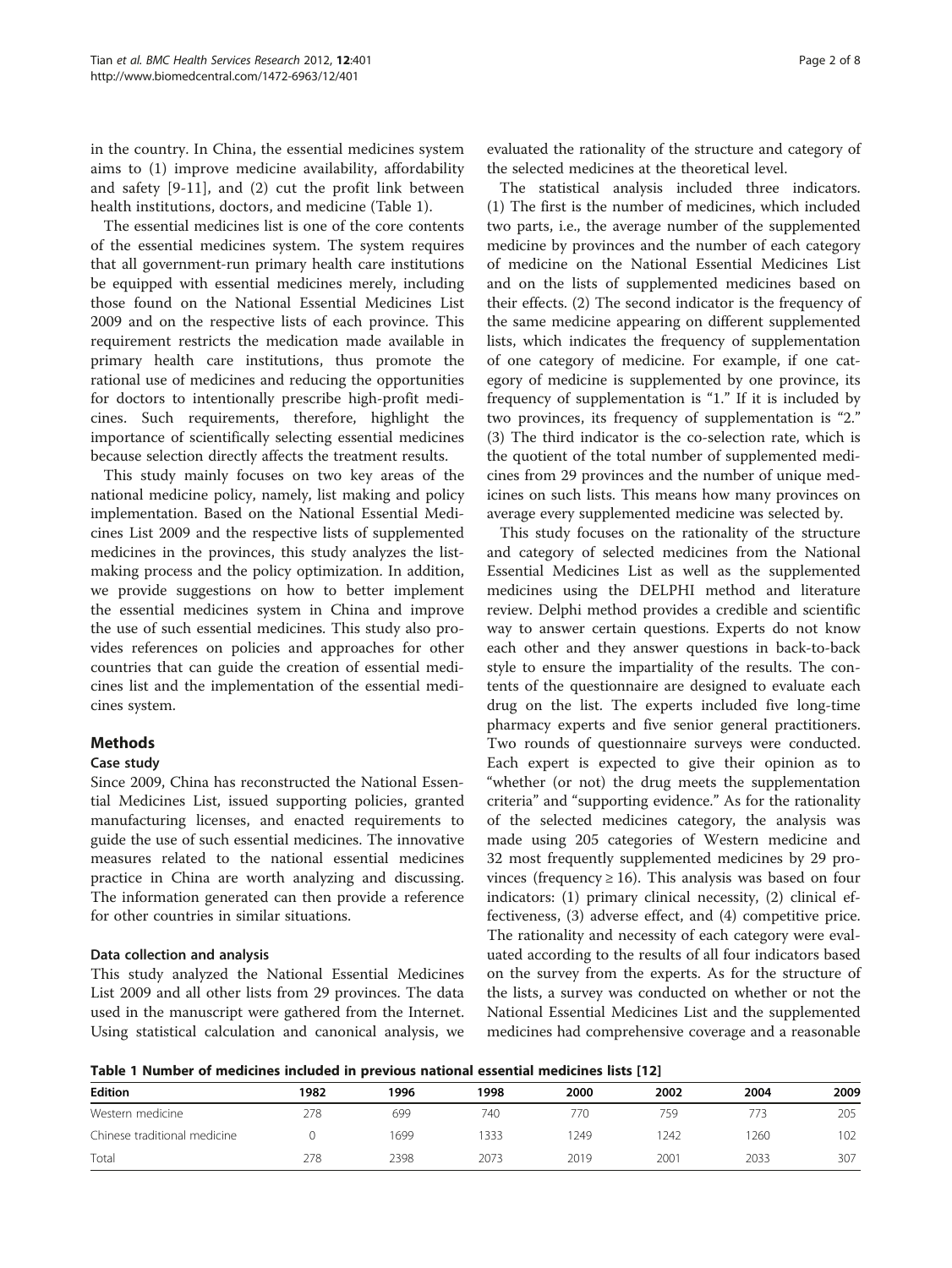structure based on the number of medicines in each category. The results from the first round of surveys were listed as references for experts for the second round. After two rounds, all experts reached a consensus on each category.

Meanwhile, face-to-face interviews with five medicine policy-making experts were conducted. We used a semiconstruction interview on the process of selecting the supplemented medicines in every province, the policy evidence of the current essential medicines system and the emerging problems and solutions.

Based on results of the analysis, we assessed the practicality and logicality of the policies and measures of the essential medicines system of China. We also provided analyses and suggestions on the emerging problems in the future.

#### Results

## The National Essential Medicines List 2009 Rationality of the list structure

The National Essential Medicines List 2009 includes 307 medicines comprising 205 chemical medicines covering 24 categories of diseases and 102 Chinese traditional medicine covering six categories of clinical indications. A large proportion of the medicines are used to treat diseases with high prevalence in China, such as diseases of the respiratory, cardiovascular, and digestive systems. Some chronic diseases that have rapidly spread recently, such as hypertension and diabetes mellitus, are also covered, along with common illnesses such as cold. The comparatively comprehensive structure and categories of the essential medicines list meet the basic medical needs in China.

However, we found a few problems. Several categories of medicines are missing in the structure. First, although there are medicines to treat certain symptoms of common diseases (e.g., cold, fever, abdominal pain, and diarrhea), there are not enough common compound preparations to provide comprehensive relief. Second, medicines for chronic diseases (e.g., cardiovascular and nervous system diseases) are also lacking. Third, some primary health care institutions provide specialty services that require medicines for dermatology, orthopedics, gynecology, and so on. There are only 5 dermatology drugs on the National Essential Drugs List, a mere 1.63% of the entire list consisting of 307 varieties. The provinces added as many as 47 such products to their lists, representing 2.96% of the total. There are only 8 orthopedic medicines on the list, accounting for 2.6% of the total, while the provinces added up to 70 such products, accounting for 4.4% of supplemented total. These figures indicate that the categories in the National Essential Drugs List cannot meet the specific service needs of primary health care institutions. The same is true for

gynecological medicine, three of which appear on the National Essential Drugs List. Finally, medicines for children as well as information on the appropriate dosages are also insufficient. Few options exist in China in terms of pediatric drugs and dosage forms, and the list of essential medicines for children has yet to be introduced [[13-15](#page-7-0)]. In fact, there are only 60 medicines and dosage forms available for pediatric use among more than 3000 varieties of pharmaceutical preparations in China, representing less than 2% of the total [[16\]](#page-7-0).

#### Rationality of the selected categories

In this aspect, experts questioned the safety and rationality of pethidine and colchicines. The metabolite of pethidine is norpethidine, which has a long half-life in vivo, and can lead to mental disorders, tremors, or convulsions because of its toxicity. Thus, its cost effectiveness is lower than other medicines in the same category, such as morphine and diazepam. Colchicine can cause clinical adverse events, including stomachache, diarrhea, vomiting, anorexia and other gastrointestinal reactions, with an incidence rate of 80%. The rest of the medicines can meet the requirements of "safety, necessity, effectiveness, and competitive price."

#### Lists of supplemented medicines of 29 provinces Rationality of the list structure

The supplemented lists from 29 provinces include 2062 medicines that comprise 783 chemical medicines and 805 Chinese traditional medicines, with an average of 207 per province. The lists also include 352 traditional Tibetan medicines in Tibet and Qinghai Province, and 122 Mongolian medicines in Inner Mongolia.

The supplemented medicines cover all the categories found on the National Essential Medicines List as well as a new category for antineoplastic medicines. Medicines for the digestive system and for the cardiovascular system, as well as those for antimicrobial, antipyretic, analgesic anti-inflammatory, and anti-rheumatic purposes account for 42.7% of the supplemented chemical medicines in the List. A similar trend is also present in Chinese traditional medicines. The abovementioned structure makes up for the deficiency of the National Essential Medicines List (Table [2](#page-3-0)).

#### Rationality of the selected categories

On average, each medicine is included by only 2.9 provincial lists, indicating a rather low co-selection rate. Based on the analysis, among the 2064 supplemented medicines, only 41 are listed by more than half of the provinces  $(>15)$ . These 41 supplemented medicines include 32 chemical medicines and 9 Chinese traditional medicines that account for just 2.6% of the total. Of the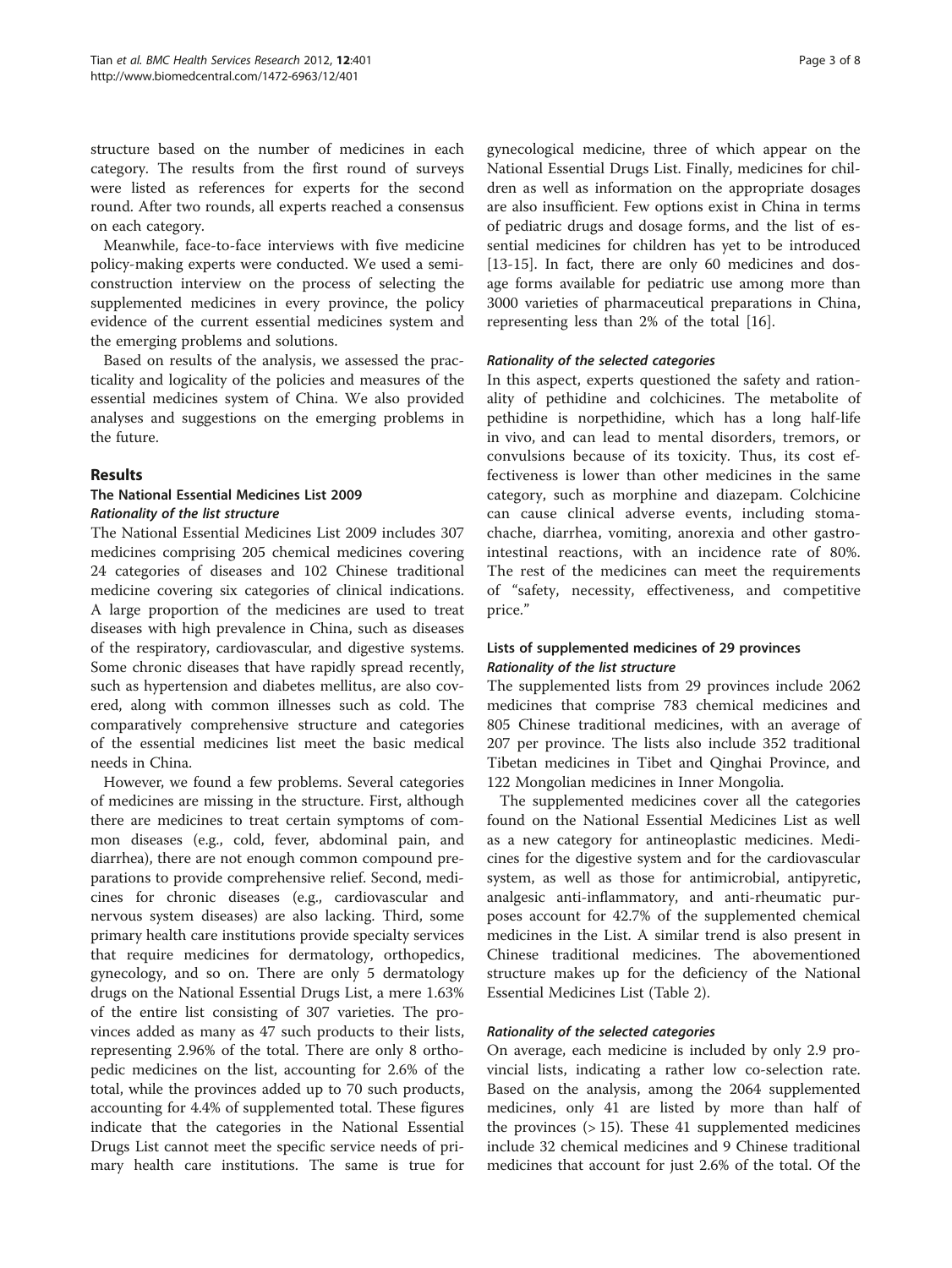| No.             | Category                                                                | No. of national<br>essential medicines | No. of supplemented<br>medicines |
|-----------------|-------------------------------------------------------------------------|----------------------------------------|----------------------------------|
| C1              | Antimicrobial medicine                                                  | 33                                     | 95                               |
| C <sub>2</sub>  | Antiparasitic medicine                                                  | 7                                      | 7                                |
| C3              | Narcotic                                                                | 4                                      | 15                               |
| C4              | Antipyretic and analgesic anti-inflammatory and anti-rheumatic medicine | 9                                      | 77                               |
| C <sub>5</sub>  | Medicine for nervous system                                             | 14                                     | 48                               |
| C6              | Medicine for mental disorder                                            | 6                                      | 21                               |
| C7              | Medicine for cardiovascular system                                      | 29                                     | 66                               |
| C8              | Medicine for respiratory system                                         | 7                                      | 34                               |
| C9              | Medicine for digestive system                                           | 17                                     | 96                               |
| C10             | Medicine for urinary system                                             | 5                                      | 13                               |
| C11             | Medicine for hematologic system                                         | 10                                     | 45                               |
| C12             | Hormone and medicine affecting the endocrine system                     | 15                                     | 50                               |
| C13             | Anti-allergy medicine                                                   | $\overline{4}$                         | 5                                |
| C14             | Medicine for immune system                                              | 2                                      | 14                               |
| C15             | Vitamin, mineral substance medicine                                     | 7                                      | 34                               |
| C16             | Medicine for humoral regulation                                         | 8                                      | 10                               |
| C17             | Antidote                                                                | 5                                      | 16                               |
| C18             | Biological product                                                      | 4                                      | 8                                |
| C19             | Diagnostic agent                                                        | 2                                      | 10                               |
| C20             | Medicine for dermatology                                                | 5                                      | 47                               |
| C21             | Medicine for ophthalmology                                              | 5                                      | 24                               |
| C22             | Medicine for otorhinolaryngology                                        | 3                                      | 9                                |
| C <sub>23</sub> | Medicine for gynecology                                                 | 3                                      | 9                                |
| C24             | Medicine for birth control                                              | 1                                      | 5                                |
| C <sub>25</sub> | Antineoplastic medicine                                                 | 0                                      | 25                               |
| T1              | Internal medicine (diaphoresis, clearing heat, and relieving cough)     | 24                                     | 212                              |
| T2              | Internal medicine (cardiovascular system)                               | 16                                     | 153                              |
| T3              | Internal medicine (digestive system)                                    | 20                                     | 121                              |
| <b>T4</b>       | Internal medicine (other)                                               | 13                                     | 94                               |
| T <sub>5</sub>  | Surgery                                                                 | 7                                      | 32                               |
| T <sub>6</sub>  | Gynecology                                                              | 8                                      | 62                               |
| T7              | Ophthalmology                                                           | 2                                      | 9                                |
| T <sub>8</sub>  | Otorhinolaryngology                                                     | 4                                      | 38                               |
| T9              | Orthopedics and Traumatology                                            | 8                                      | 70                               |
| T10             | Dermatology                                                             | $\mathsf{O}\xspace$                    | 14                               |
|                 | Total                                                                   | 307                                    | 1588                             |

<span id="page-3-0"></span>Table 2 Distribution of medicines in the national essential medicines list and in the supplemented medicines lists (all the supplemented medicines by 29 provinces)

Note: A kind of medicine for multi-diseases is counted only once.

 $C =$  Chemical medicines,  $T =$  Chinese traditional medicine.

783 chemical medicines, 319 appear on only one supplemented list, whereas 588 appear on less than five lists, accounting for 75% of the total. Of the 805 Chinese traditional medicines, 428 appear on only one supplemented list, whereas 712 appear on less than five lists, accounting for 91% of the total. The rates clearly show that the categories of medicine in each province differ greatly and follow no rules.

In terms of the rationality of the medicine selection, we analyzed 32 of the most frequently supplemented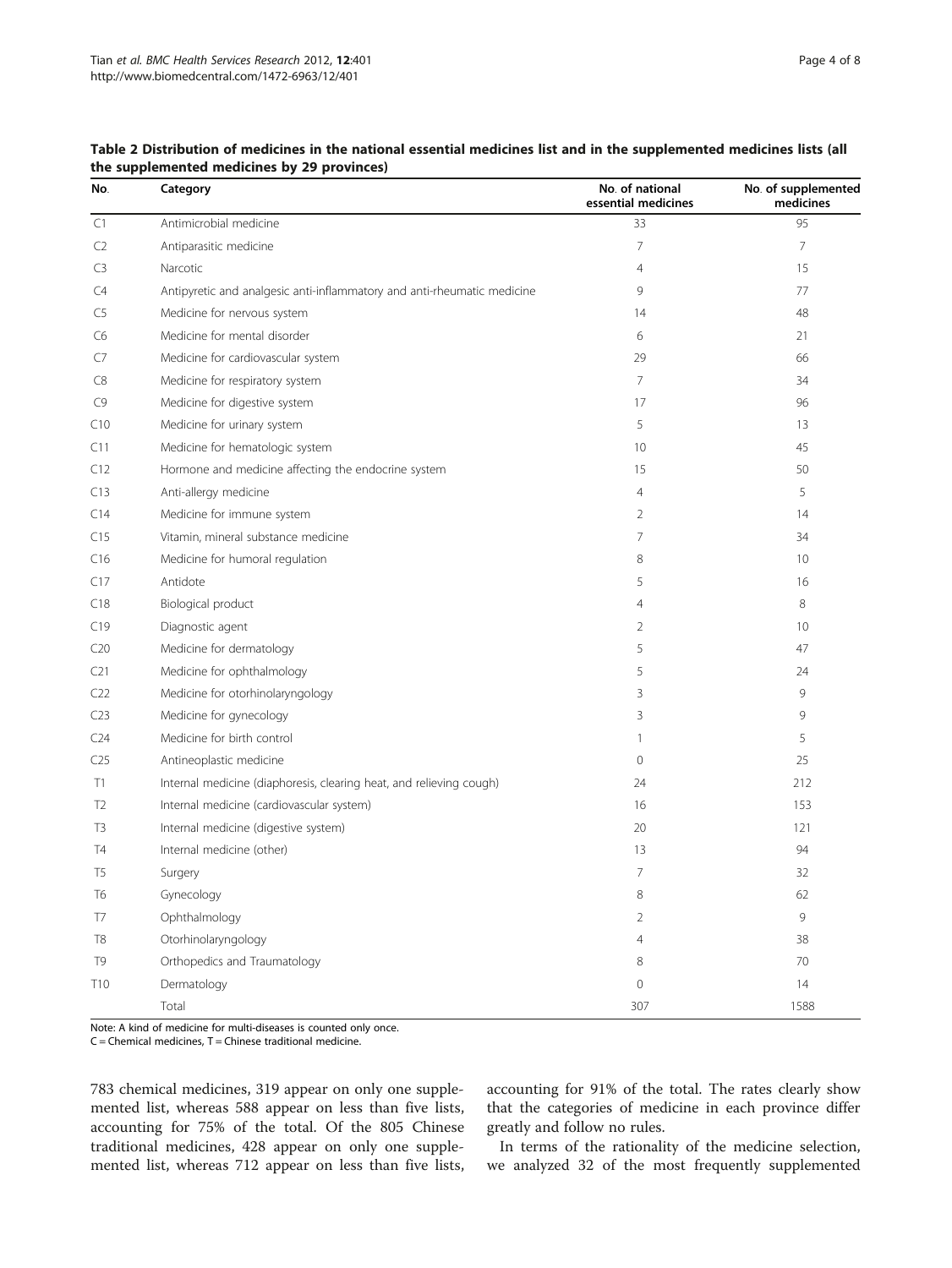medicines based on the principle of "safety, necessity, effectiveness, adverse effect, and competitive price" using the DELPHI method and literature review. Only 18 supplemented medicines meet the selection criteria, including 2 with strict usage restrictions (Table [3](#page-5-0)).

Several publications have reported adverse events of certain supplemented medicines. Some drugs with serious adverse events are eliminated products from other countries. These unsafe medicines can harm the health of an individual when listed as essential medicines.

#### **Discussion**

## Main problems of the National Essential Medicines List and the lists of supplemented medicines implemented in each province

Overall, the National Essential Medicines List is scientific and reasonable. Despite a few problems, it has played a positive role in guaranteeing the availability of essential medicines, regulating medical services, and promoting rational medication. One study from Peking University showed that the available rate of a commonly used drug does not exceed 40% before the system is implemented; however, after the initial implementation at 20 provinces, they found that the availability rate increased to about 60% after conducting a survey between February-March 2010 [[17](#page-7-0)]. Statistical data from State Council Medical Reform Office indicated that the average price at primary health care institutions dropped by 16.9%. Expense of single prescription and the prescription rate of antibiotics decreased by 9.0% and 1.38% after the reform in township hospitals, respectively.

The provincial lists of supplemented medicines have problems in terms of number, structure, and category of medicine. First, the selection is excessive and does not follow strict selection principles. The average number of supplemented medicines in each province equals to 67% of the entire List; such excessiveness weakens the function of the National Essential Medicines List. Second, some categories of supplemented medicines are not selected scientifically; thus, these lists of supplemented medicines show characteristics of "excessiveness, dispersion, and disorder." Many clinically non-preferred medicines with serious side effects are introduced into primary care health institutions due to the unscientific selection approach. For example, somiton is the only medicine listed by all 29 provinces. The aminopyrine found in somiton causes hypoleukocytosis, which resulted in 1,981 deaths in the U.S. from 1931 to 1934, prompting the U.S. government to eliminate it from the legal medicines list in 1938. Another ingredient of somiton is phenacetin, which has been proven to be one of the causes of renal failure and is already restricted in many countries [\[18,19\]](#page-7-0). Meanwhile, cimitidine is listed by 24 provinces and ranks second in supplementing

frequency; this has complicated pharmacological effects and multiple side effects. It can also accentuate the pharmacological activity or toxicity of other medicines through drug-drug interactions. Therefore, cimitidine is usually replaced with ranitidine [\[20,21\]](#page-7-0). Diethylstilbestrol is listed by 18 provinces as a supplemented medicine for estrogen supplement. However, it can cause serious adverse events, including carcinoma of the vagina in young girls. Such major adverse events have made diethylstilbestrol an uncommon choice in large hospitals both at home and abroad [[22](#page-7-0)].

Form the literature and interview date, almost all of the 29 provinces based their selections on various experts' opinions in producing their respective lists of supplemented medicines, and a majority of experts are from the prime health care institutions. In comparison, the selection of the WHO Lists of Essential Medicines is mainly based on evidence-based medicine and pharmaceutical economics – opinions of experts are only considered as references. Currently, only a few provinces (e.g., Sichuan) apply the method of evidence-based medicine selection and consider the disease status in common patients.

## The function of the provincial lists of supplemented medicines and their actual effects

Under the regulation of the essential medicines policy in China, and due to the concern that the National Essential Medicines List may not meet all the needs of primary health care institutions, the policy now allows province to add to the List those drugs that are associated with current use at the first stage of the reform. Provincial supplemented medicines should be limited to local use for special diseases, and their usage must coincide with the functions and positions of primary health care institutions. Aims of the provincial supplementing policy are include meeting the rational needs of prime health care institutions, and cutting the financial ties between doctors and drug manufacturers, gradually changing the medication practices of doctors, promoting the rational use of medicine, that same to essential medicines system.

However, the goal of this policy has not yet been achieved. On one hand, even with regulation and revisions of the principles and methods of supplementation, the provincial supplemented lists are still unreasonable and random. This is because the provinces have been creating their own lists based on the existing medication practices of their respective health care institutions and doctors. Moreover, most provinces do not have a guideline on the proportion of the supplemented medicines. These greatly have reduced the effectiveness of the essential medicines system in promoting the rational use of medicine and changing the medication practices of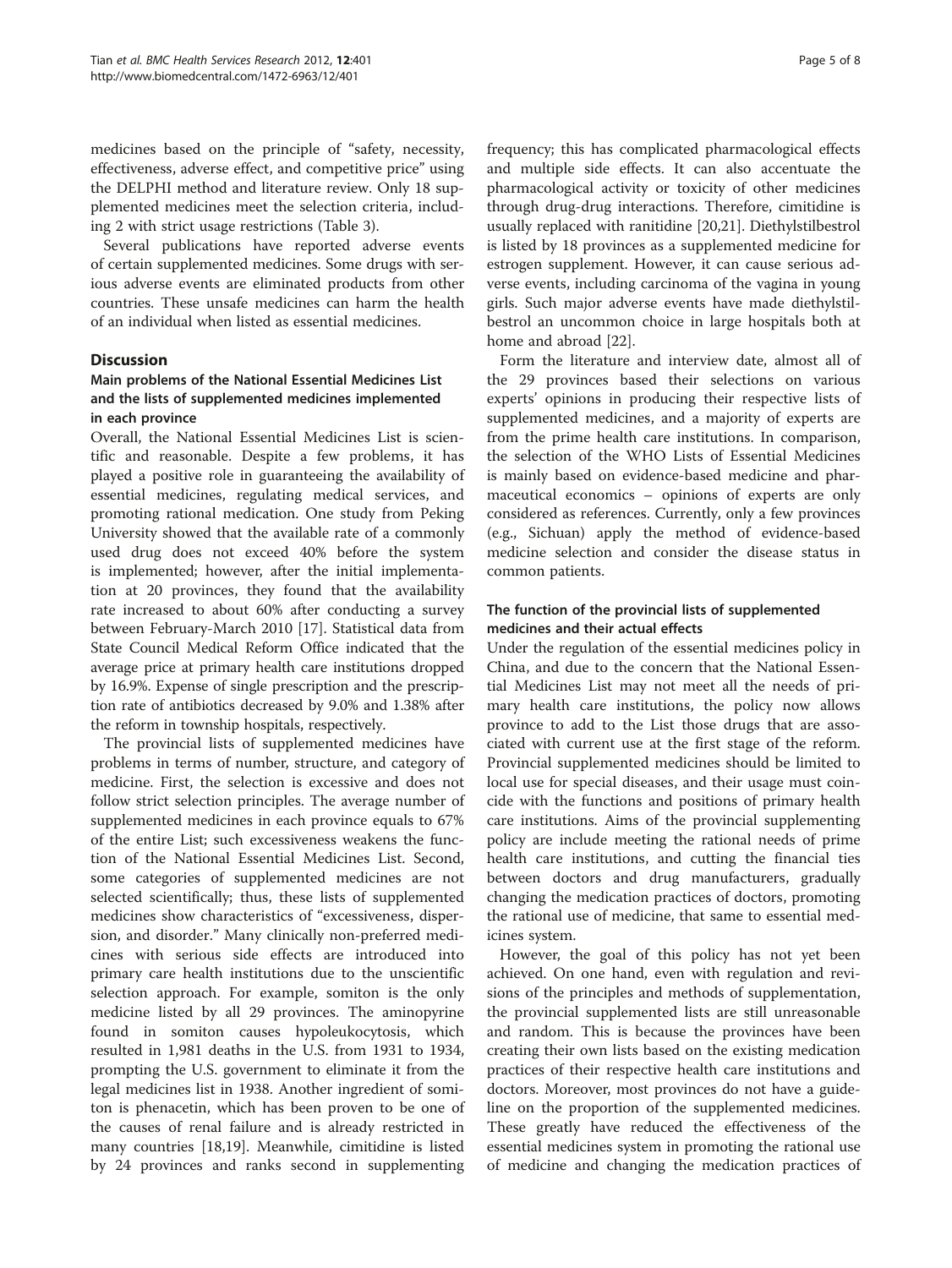<span id="page-5-0"></span>

| Table 3 Analysis of the frequently supplemented chemical medicines |  |
|--------------------------------------------------------------------|--|
|--------------------------------------------------------------------|--|

| No.            | Name                     | Frequency | Suggestion                           | Evidence                                                                                                                                         |
|----------------|--------------------------|-----------|--------------------------------------|--------------------------------------------------------------------------------------------------------------------------------------------------|
| 1              | Colloidal Bismuth Pectin | 16        | Supplement                           | Meets the selection principles                                                                                                                   |
| 2              | Gliclazide               | 16        | Supplement                           | Meets the selection principles                                                                                                                   |
| 3              | Chymotrypsin             | 17        | Supplement                           | Meets the selection principles                                                                                                                   |
| $\overline{4}$ | Amlodipine               | 17        | Supplement                           | Meets the selection principles                                                                                                                   |
| 5              | Cefaclor                 | 17        | Supplement                           | Meets the selection principles                                                                                                                   |
| 6              | Calamine                 | 17        | Supplement                           | Meets the selection principles                                                                                                                   |
| 7              | Morphine                 | 18        | Supplement                           | Meets the selection principles                                                                                                                   |
| 8              | Loratadine               | 20        | Supplement                           | Meets the selection principles                                                                                                                   |
| 9              | Triamcinolone acetonide  | 20        | Supplement                           | Meets the selection principles                                                                                                                   |
| 10             | Acarbose                 | 20        | Supplement                           | Meets the selection principles                                                                                                                   |
| 11             | Vitamin B complex        | 20        | Supplement                           | Meets the selection principles                                                                                                                   |
| 12             | Cefotaxime               | 20        | Supplement                           | Meets the selection principles                                                                                                                   |
| 13             | Tinidazole               | 22        | Supplement                           | Meets the selection principles                                                                                                                   |
| 14             | Etamsylate               | 22        | Supplement                           | Meets the selection principles                                                                                                                   |
| 15             | Flunarizine              | 24        | Supplement                           | Meets the selection principles                                                                                                                   |
| 16             | Cefradine                | 24        | Supplement                           | Meets the selection principles                                                                                                                   |
| 17             | Clotrimazole             | 24        | Supplement external preparation only | Have significant side effects by oral administration,<br>while effective as external anti-fungal medicine                                        |
| 18             | Fluocinolone acetonide   | 17        | Supplement external preparation only | Have significant side effects by oral administration,<br>while effective as external anti-inflammatory medicine                                  |
| 19             | Somidon                  | 29        | Cannot supplement                    | Have significant side effects                                                                                                                    |
| 20             | Cimitidine               | 24        | Cannot supplement                    | Have significant side effects                                                                                                                    |
| 21             | Diethylstilbestrol       | 18        | Cannot supplement                    | Have significant side effects                                                                                                                    |
| 22             | Ofloxacin                | 16        | Not supplement                       | Levofloxacin, the levorotatory form of ofloxaxin,<br>is included in the essential medicines list; it is more<br>effective and less expensive.    |
| 23             | Ambroxol                 | 16        | Not supplement                       | Oral dosage of ambroxol is included in the essential<br>medicines list. The injection only applies for<br>emergencies, and it is more expensive. |
| 24             | Coenzyme A               | 16        | Not supplement                       | Mainly used for leucopenia and functional hypothermia.<br>Disputes exist on its effect.                                                          |
| 25             | Vitamin C                | 16        | Not supplement                       | Injection is included in the essential medicines list.<br>The oral dosage is OTC medicine; therefore, it is not<br>suggested to be supplemented. |
| 26             | Piracetam                | 17        | Not supplement                       | No sufficient clinical- or evidence-based medical<br>evidence to prove its effectiveness                                                         |
| 27             | Troxerutin               | 18        | Not supplement                       | No sufficient clinical- or evidence-based medical<br>evidence to prove its effectiveness                                                         |
| 28             | Lincomycin               | 19        | Not supplement                       | Similar effect with clindamycin in the essential<br>medicines list, and no clinical advantage                                                    |
| 29             | Oryzanol                 | 21        | Not supplement                       | No sufficient clinical- or evidence-based medical<br>evidence to prove its effectiveness                                                         |
| 30             | Furazolidone             | 22        | Not supplement                       | No sufficient clinical- or evidence-based medical<br>evidence to prove its effectiveness                                                         |
| 31             | Roxithromycin            | 22        | Not supplement                       | Same antibacterial spectrum with erythromycin in<br>the essential medicines list; more expensive                                                 |
| 32             | Inosine                  | 24        | Not supplement                       | No sufficient clinical- or evidence-based medical<br>evidence to prove its effectiveness                                                         |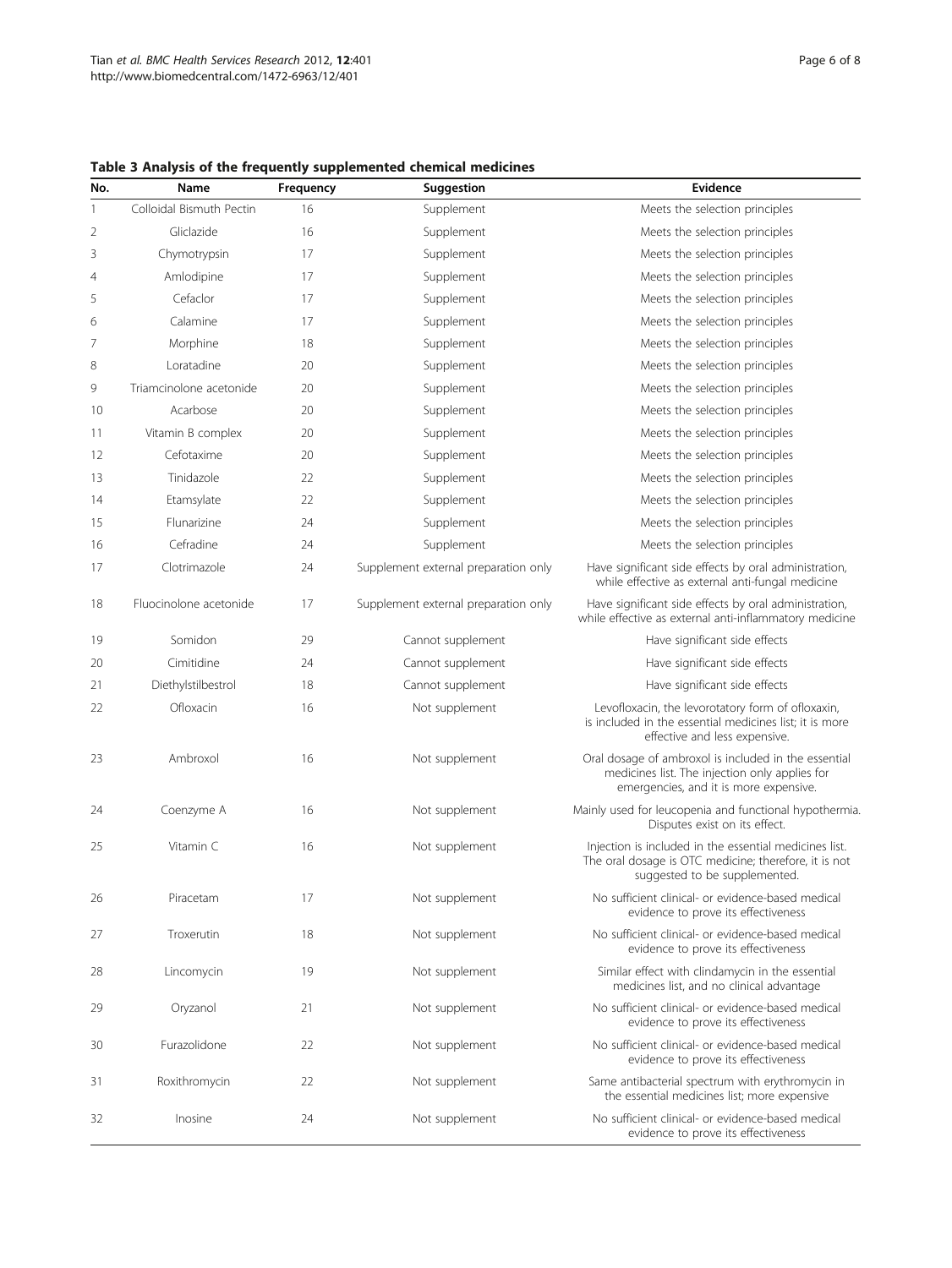doctors. The fact that doctors still use the same medicines makes it impossible to cut the financial ties between doctors and drug manufacturers. In turn, this makes it more difficult to meet the goal of the essential medicines system.

On the other hand, even after the provinces added essential drugs, the primary health care sector still cannot meet the actual needs of doctors and patients [[23,24\]](#page-7-0). The total number of medicines available is still high despite the fact that the List lacks some commonly used drugs that vary in diverse regions, at various institutions, and with some doctors.

Although provincial lists of supplemented medicines are unable to reach their original targets, revising the National Essential Medicines List should be based on the supplementing experience of each province; furthermore, frequently supplemented medicines with clear pharmacological benefits should be added. After revising, the List should meet the most basic medication needs of primary health care institutions in terms of both the category and the number of the medicines.

#### Recommendations on usage policy of essential medicines

The usage policy of essential medicines is one of the key measures of the essential medicine system in China. The provincial supplementing policy is based on usage policy, which is related to the selection and function of National Essential Medicine List and the provincial lists of supplemented medicines. Thus, it is necessary to discuss the current usage policy, despite the fact that it does not directly follow from the data in research results. The usage policy of essential medicines should also be adjusted. Doctors in primary health care institutions should not be limited to prescribing only the essential medicines and should enjoy some autonomous rights within a certain range.

A country that controls the prescription practices of doctors with an essential medicines list covering a few medicine categories, in order to reduce medicine cost and promote rational medication is rare. This rarity is due to the specificity of the medical industry and the individual variations within it. The existence of a reasonable enough list that suggests the best treatment therapy for every patient is impossible because of the limitation of categories and the number of essential medicines. Apart from the fact that medication needs in different areas are not the same, the limitation resulting from the essential medicines list is in conflict with the current medical insurance system in China, given that the list just covers less than 1/7 of the Basic Medical Insurance Directory. Limiting the medication of all health care institutions and doctors to the same list of medicines can be a short-term measure, but such a policy is inappropriate for the situation in China and incompatible with the law of medicine as a whole. This practice can also cause conflicts between the prescription practice of doctors and the medical needs of patients, resulting in great decrease of doctors' enthusiasm and patients' satisfaction. In fact, these events have happened in some

areas in China. Analyzing the issue from another angle, the aim of designing the usage policy is improving rational use and cutting the profit link between health institutions, doctors, and medicine. However, there are many factors in China that cause irrational drug use. These factors mainly include the following: (1) medical personnel do not have the required level of knowledge and capability and may even have poor prescription habits; (2) financial interests among pharmaceutical firms, hospitals and doctors (i.e., hospitals profit by reselling drugs); (3) patients demand inappropriate use of medicines due to their limited medical knowledge and longterm doctor-induced habits. When many patients do not obtain the desirable outcomes, they often demand the use of antibiotics and parenteral. Current usage policy may not improve rational use.

As for the issue of cutting the financial ties between doctors and drug manufacturers and then solving the problem of the health care system, simply depending on the essential medicines system is not enough–more comprehensive efforts are needed. First, the management mechanism, compensation model, and income distribution mechanism in health institutions should be transformed. Second, relevant departments should strengthen the supervision on the diagnosis and treatment behavior of health institutions and health workers. Third, the production and circulation of medicines should be regulated, including the restriction of medicine approval, control of medicine prices, and circulation cost. Finally, the mode of medical insurance payment should be turned from post payment to the imprest system. The current usage policy cannot obtain its goal and would only be able to do so with the above combined efforts.

#### Conclusion

The National Essential Medicines List 2009 is fairly reasonable in terms of the number and structure of medicine. However, the lists of supplemented medicines by each province are excessive and are not so rational. These lists have been created selected based on the existing practices of local health institutions and doctors, and such selection process prevents he essential medicines system from promoting the rational use of medicine and ensuring the availability and affordability of essential medicines and drug safety. China will revise the National Essential Medicines List in 2012. The new selection and correlative policy should learn from the provincial experience.